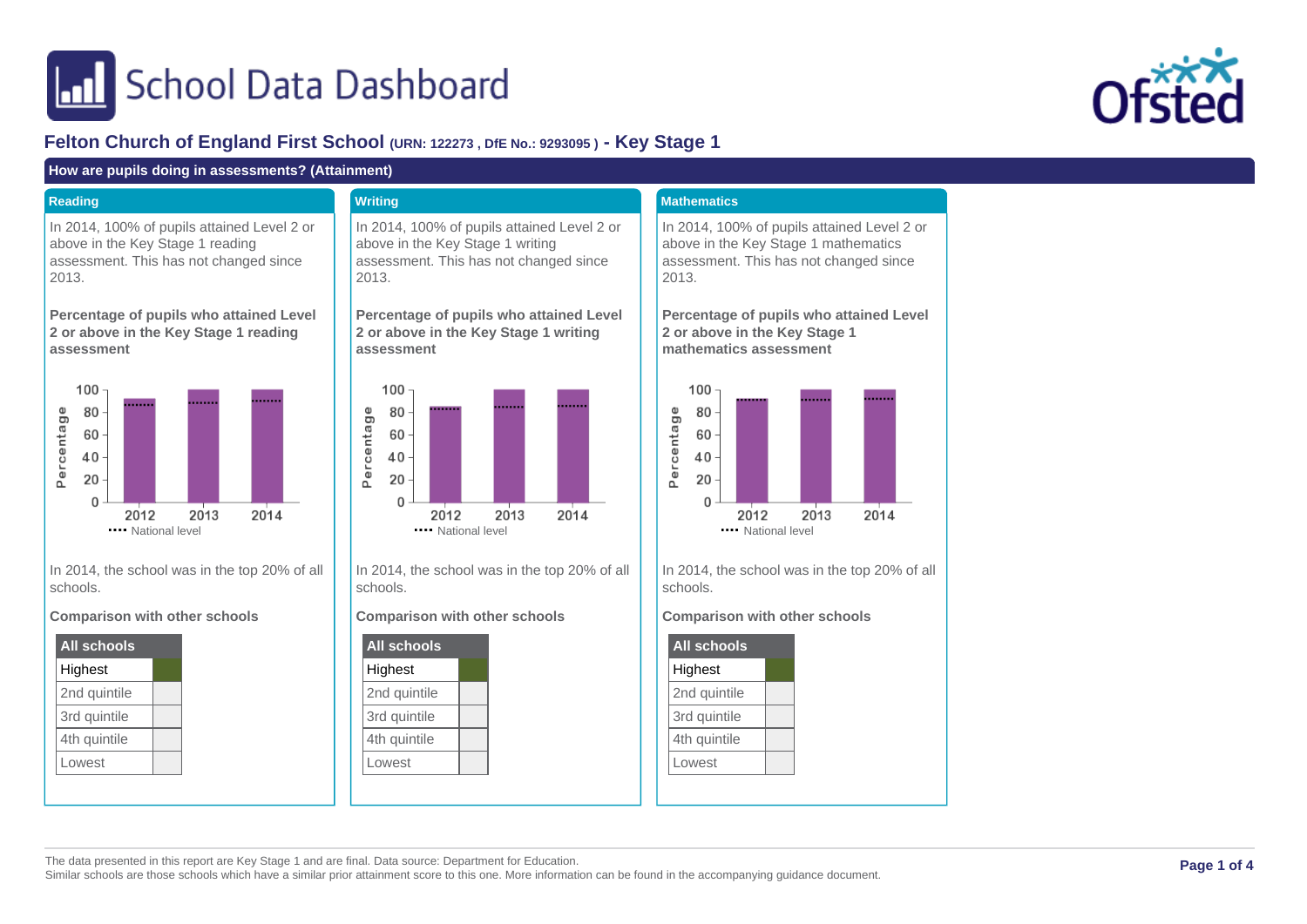## **Felton Church of England First School (URN: 122273 , DfE No.: 9293095 ) - Key Stage 1**

#### **How good is attendance?**

#### **Overall attendance**





#### **Comparison with other schools**



#### **Closing the gap between disadvantaged and other pupils**

#### **Reading** In 2014 there are no data available for this section. **Writing** In 2014 there are no data available for this section.

**Percentage of pupils who attained Level 2 or above**



**Percentage of pupils who attained Level 2 or above**  $100 \cdots$  $\cdots$  $\cdots$ 80 Percentage 60 40 20  $\Omega$ 2012 2013 2014 m. Disadvantaged pupils **Other pupils Wational level** 

#### **Mathematics**

In 2014 there are no data available for this section.

**Percentage of pupils who attained Level 2 or above**



The data presented in this report are Key Stage 1 and are final. Data source: Department for Education. Similar schools are those schools which have a similar prior attainment score to this one. More information can be found in the accompanying guidance document.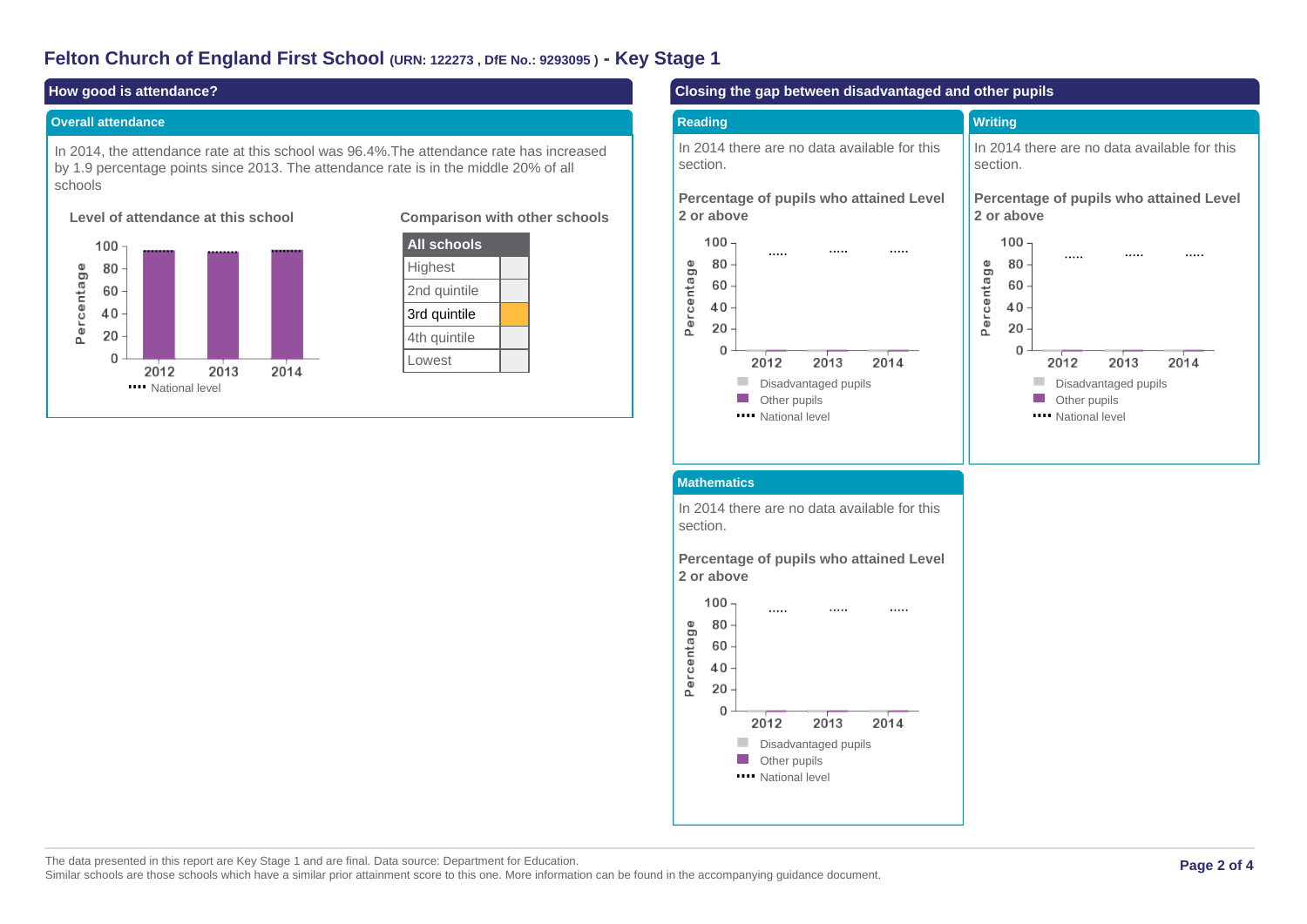## **Felton Church of England First School(URN: 122273, DfE No.: 9293095 ) - Key Stage 1**

#### **Context**

Contextual data are provided at school level and at year group level for those pupils reflected in the dashboard measures. Quintiles are provided for the latest year of data to enable users to view the school's position when compared nationally. The data presented in this section are taken from the January Schools Census.

|                         | 2012 | 2013 | 2014 | Comparing your school to the national picture in 2014 |           |              |              |              |                |
|-------------------------|------|------|------|-------------------------------------------------------|-----------|--------------|--------------|--------------|----------------|
| <b>Number of pupils</b> |      |      |      |                                                       |           |              |              |              |                |
|                         |      |      |      |                                                       |           |              |              |              |                |
| School (All pupils)     | 70   | 68   | 72   |                                                       | Lowest    | 4th quintile | 3rd quintile | 2nd quintile | <b>Highest</b> |
| National average        | 251  | 257  | 263  |                                                       | $3 - 134$ | $135 - 208$  | $209 - 264$  | 265 - 394    | 395 - 1096     |
| Year 2 pupils (KS1)     |      | 15   |      |                                                       |           |              |              |              |                |

#### **% of girls**

| School (all pupils) | 44.3 | 51.5 | 52.8 |
|---------------------|------|------|------|
| National average    | 49.0 | 49.0 | 49.0 |
| Year 2 pupils (KS1) | 33.3 | 53.3 | 71.4 |

| Lowest       | auintile      | quintile<br>3rd | 2nd quintile  | Highest      |
|--------------|---------------|-----------------|---------------|--------------|
| $0.0 - 46.1$ | $46.2 - 48.1$ | $48.2 - 49.9$   | $50.0 - 51.9$ | 52.0 - 100.0 |

#### **% of pupils eligible for Free School Meals (FSM) \*please see note**

| School (all pupils) | 9.6                      | 9.8  | 6.5  |
|---------------------|--------------------------|------|------|
| National average    | 26.2                     | 26.7 | 26.6 |
| Year 2 pupils (KS1) | $\overline{\phantom{a}}$ | 13.3 |      |

| Lowest | 4th quintile    | quintile<br>3rd  | quintile<br>?ոժ | Highest    |
|--------|-----------------|------------------|-----------------|------------|
| 9.4    | 15.8<br>$9.5 -$ | 25.5<br>$15.9 -$ | $25.6 - 41.0$   | 87.8<br>41 |

#### **% of pupils supported by school action plus or with a statement of SEN**

| School (all pupils) | 5.7  | 5.9               | 83   |
|---------------------|------|-------------------|------|
| National average    | - 9  | $\prime$ $\prime$ |      |
| Year 2 pupils (KS1) | 33.3 | 10                | 14 3 |

| Lowest          | 4th quintile           | <b>auintile</b><br>3rd | auintile<br>2n <sub>0</sub> | Hiahest      |
|-----------------|------------------------|------------------------|-----------------------------|--------------|
| ገ ሰ<br>ີ - 4. ເ | - 6.0<br>$\sim$<br>4.Z | - 8.0<br>6.1           |                             | 66.7<br>11.1 |

SEN year group data includes school action, school action plus and statement of SEN. These data are not comparable to the school or national level data as they do not include school action pupils.

The data presented in this report are Key Stage 1 and are final. Data source: Department for Education.

Similar schools are those schools which have a similar prior attainment score to this one. More information can be found in the accompanying guidance document.